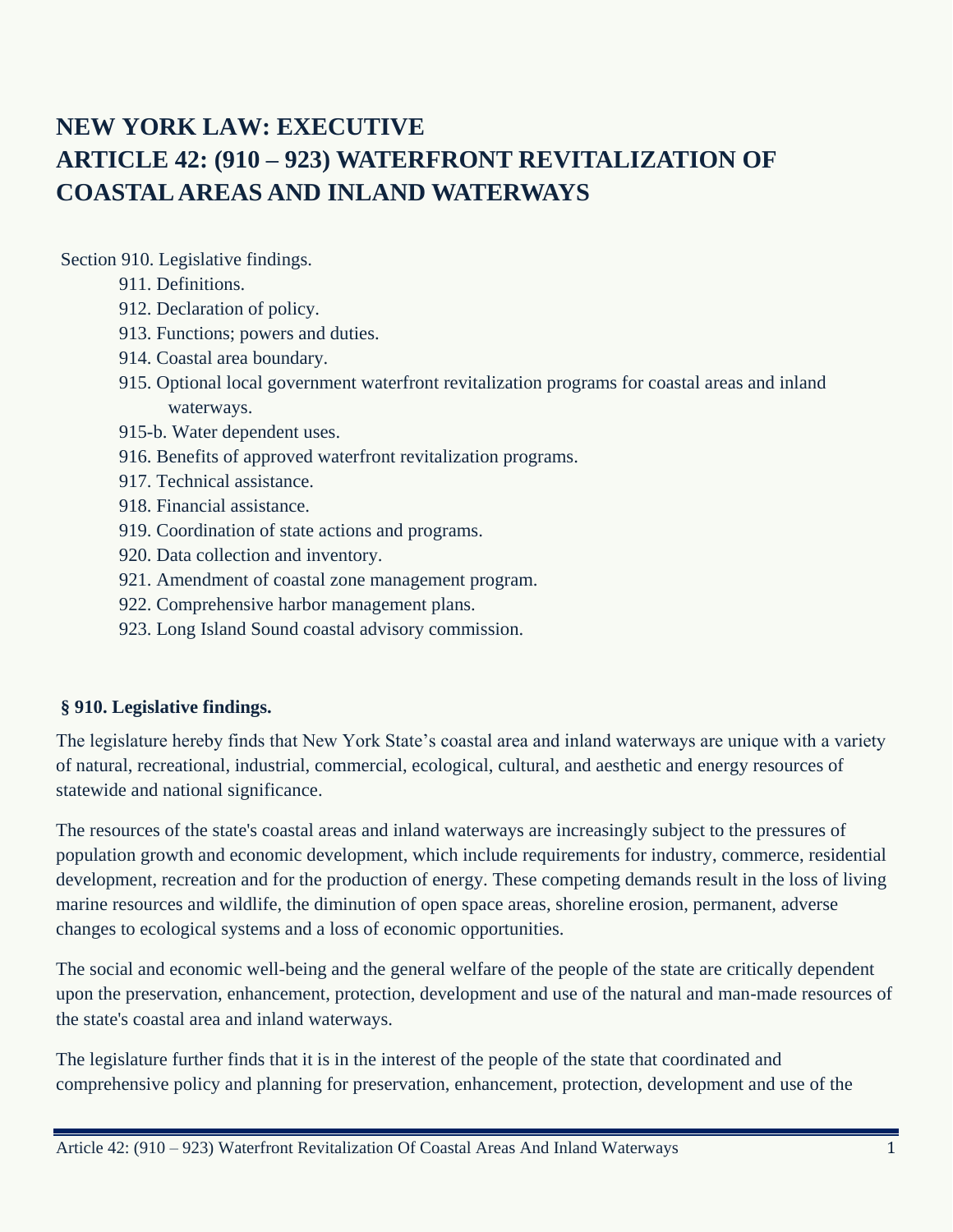state's coastal and inland waterway resources take place to insure the proper balance between natural resources and the need to accommodate the needs of population growth and economic development.

# **§ 911. Definitions.**

As used in this article, the following terms shall have the meaning ascribed to them, unless the context otherwise requires:

- 1. "Coastal area" shall mean (a) the state's coastal waters, and (b) the adjacent shorelands, including landlocked waters and subterranean waters, to the extent such coastal waters and adjacent lands are strongly influenced by each other including, but not limited to, islands, wetlands, beaches, dunes, barrier islands, cliffs, bluffs, inter-tidal estuaries and erosion prone areas. The coastal area extends to the limit of the state's jurisdiction on the water side and inland only to encompass those shorelands, the uses of which have a direct and significant impact on the coastal waters. The coastal area boundaries are as shown on the coastal area map on file in the office of the secretary of state as required in section nine hundred fourteen of this article.
- 2. "Coastal area boundaries" shall mean the boundaries prepared by the secretary of state pursuant to section forty-seven of chapter four hundred sixty-four of the laws of nineteen hundred seventy-five.
- 3. "Coastal waters" means lakes Erie and Ontario, the St. Lawrence and Niagara rivers, the Hudson river south of the federal dam at Troy, the East river, the Harlem river, the Kill von Kull and Arthur Kill, Long Island sound and the Atlantic ocean, and their connecting water bodies, bays, harbors, shallows and marshes.
- 4 "Inland waterways" shall mean (a) the state's major inland lakes consisting of lakes Big Tupper, Black, Canandaigua, Cayuga, Champlain, Chautauqua, Conesus, Cranberry, George, Great Sacandaga, Honoeye, Indian, Keuka, Long, Oneida, Onondaga, Otisco, Otsego, Owasco, Raquette, Sacandaga, Saratoga, Schroon, Seneca, Skaneateles and Saranac, and the Fulton chain of lakes; (b) the state's major rivers comprised of the Ausable, Black, Boquet, Chemung, Delaware, Deer, Genesee, Grasse, Hudson north of the federal dam at Troy, Indian, Little Salmon (including north and south branches), Mad, Mohawk, Oswegatchie, Racquette, Salmon, Saranac, Susquehanna and Tioughnioga rivers, and the north and middle branches of the Moose river; (c) the state's major creeks comprised of the Cincinatti, Fish (including east and west branches), Little Sandy, Sandy, and South Sandy; (d) the Barge Canal System as defined in section two of the canal law; and (e) the adjacent shorelands to the extent that such inland waters and adjacent lands are strongly influenced by each other including, but not limited to, islands, wetlands, beaches, dunes, barrier islands, cliffs, bluffs and erosion prone areas.
- 5. "State agency" means any department, bureau, commission, board, public authority or other agency of the state, including any public benefit corporation any member of which is appointed by the governor.
- 6. "Comprehensive harbor management plan" shall mean a plan to address the problems of conflict, congestion and competition for space in the use of harbors, surface waters and underwater lands of the state within a city, town or village or abounding a city, town or village to a distance of fifteen hundred feet from shore. A harbor management plan must consider regional needs and, where applicable, must consider the competing needs of commercial shipping and recreational boating, commercial and recreational fishing and shellfishing, aquaculture and waste management, mineral extraction, dredging, public access, recreation, habitat and other natural resource protection, water quality, open space, aesthetic values and common law riparian or littoral rights, and the public interest in such lands underwater.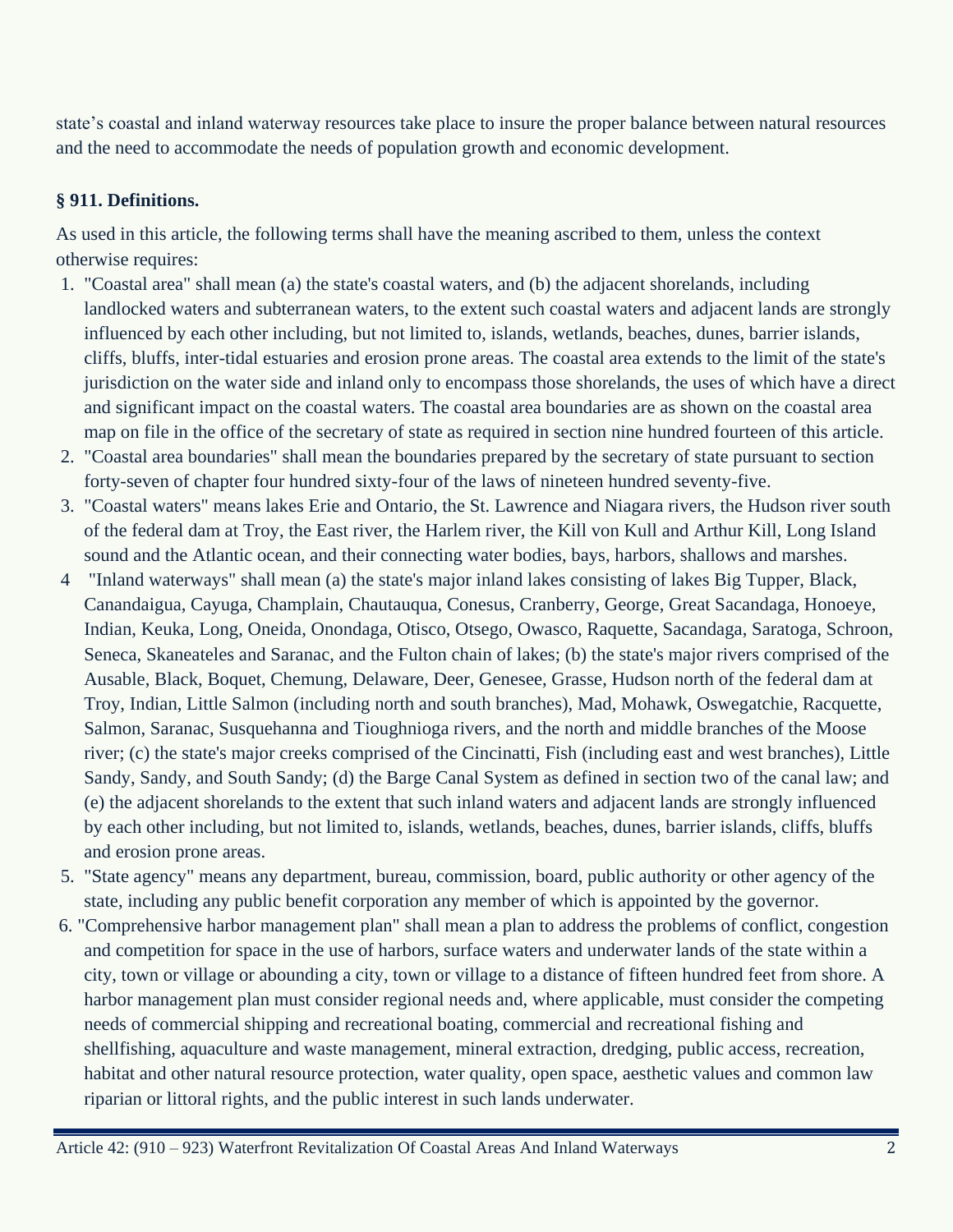7. "Water dependent use" means an activity which can only be conducted on, in, over or adjacent to a water body because such activity requires direct access to that water body, and which involves, as an integral part of such activity, the use of the water.

### **§ 912. Declaration of policy.**

It is hereby declared to be the public policy of the state of New York within the coastal areas and inland waterways:

- 1. To achieve a balance between economic development and preservation that will permit the beneficial use of coastal and inland waterway resources while preventing the loss of living marine resources and wildlife, diminution of open space areas or public access to the waterfront, shoreline erosion, impairment of scenic beauty, or permanent adverse changes to ecological systems.
- 2. To encourage the development and use of existing ports and small harbors including use and maintenance of viable existing infrastructures, and to reinforce their role as valuable components within the state's transportation and industrial network.
- 3. To conserve, protect and where appropriate promote commercial and recreational use of fish and wildlife resources and to conserve and protect fish and wildlife habitats identified by the department of environmental conservation as critical to the maintenance or re-establishment of species of fish or wildlife. Such protection shall include mitigation of the potential impact from adjacent land use or development.
- 4. To encourage and facilitate public access for recreational purposes.
- 5. To minimize damage to natural resources and property from flooding and erosion, including proper location of new land development, protection of beaches, dunes, barrier islands, bluffs and other critical coastal and inland waterway features and use of non-structural measures, whenever possible.
- 6. To encourage the restoration and revitalization of natural and man-made resources.
- 7. To encourage the location of land development in areas where infrastructure and public services are adequate.
- 8. To conserve and protect agricultural lands as valued natural and ecological resources which provide for open spaces, clean air sheds and aesthetic value as well as for agricultural use.
- 9. To assure consistency of state actions and, where appropriate, federal actions, with policies of the coastal area and inland waterways, and with accepted waterfront revitalization programs of the area defined or addressed by such programs.
- 10.To work cooperatively with the federal government, local governments and private parties to implement programs to control and abate sources of nonpoint source pollution that may affect coastal and inland waterways.
- 11.To cooperate and coordinate with other states, the federal government and Canada to attain a consistent policy towards coastal and inland waterway management.
- 12.To encourage and assist local governments in the coastal area and inland waterways to use all their powers that can be applied to achieve these objectives.
- 13. To facilitate the redevelopment of urban waterfronts.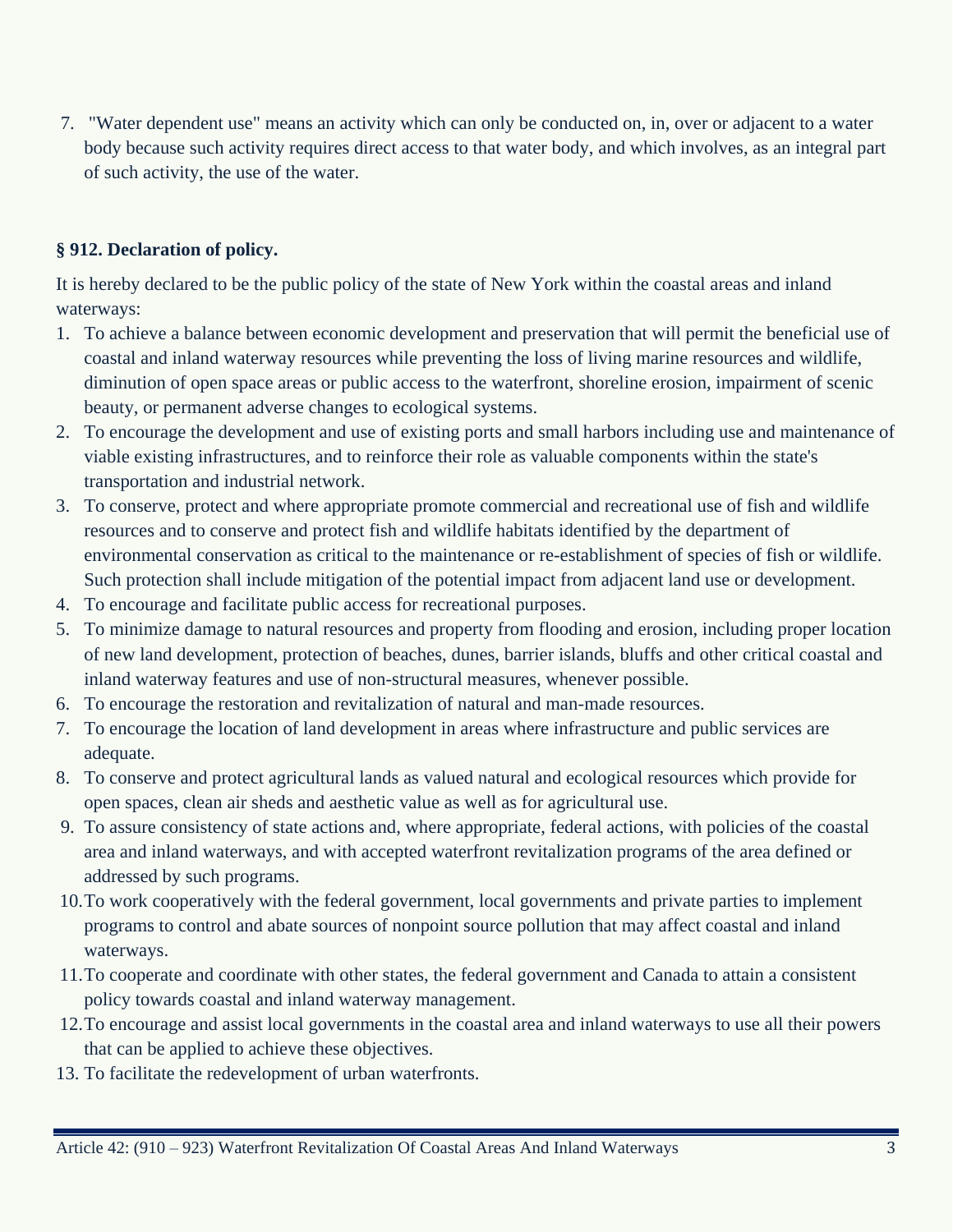- 14. To encourage local governments to enter into intermunicipal agreements to protect their shared environment and improve their region's economic strength.
- 15. To encourage state agencies to provide technical and financial assistance for implementation of local waterfront revitalization programs.
- 16. To encourage local governments and state agencies to celebrate, protect and enhance the special places that made waterfronts distinct ecological systems and the preferred locations for people to live, work and recreate.

#### **§ 913. Functions; powers and duties.**

The secretary shall have the following functions, powers and duties:

- 1. To advise the governor and agencies of state government concerning planning, programs and policies for the achievement of wise use of the land and water resources of coastal areas and inland waterways, giving full consideration to ecological, cultural, historic, aesthetic values and the needs for economic development and to encourage public and private institutions to preserve, protect, enhance, develop and use coastal and inland waterway resources in a manner consistent with the purposes and policies of this article.
- 2. To evaluate and make recommendations on federal, state and local programs and legislation relating to coastal and inland waterway resources issues;
- 3. To review and approve acceptable waterfront revitalization programs as herein provided;
- 4. To review, evaluate and issue recommendations and opinions concerning programs and actions of state agencies which may have the potential to affect the policies and purposes of this article, including but not limited to, programs within the jurisdiction of the departments of state, agriculture and markets, environmental conservation, public service, commerce and transportation, the offices of energy and parks and recreation and the office of general services.
- 5. To enter into contracts with any person, firm, corporation, municipality or governmental agency;
- 6. To adopt, amend or rescind such rules and regulations as may be necessary or convenient to the performance of the functions, powers and duties of the secretary; and
- 7. To do all other things necessary or convenient to carry out the functions, powers and duties expressly set forth in this article or as may from time to time be confined upon the secretary by the legislature of the state.

#### **§ 914. Coastal area boundary.**

- 1. The coastal area boundary is hereby adopted as part of this article as though fully incorporated herein. Such boundary delineates the coastal area, which shall be the area within which the coastal policies and purposes shall apply.
- 2. A representation of the coastal area boundary shall be on file in the office of the secretary. The secretary shall file with the clerk of each county and local government which has any portion of its jurisdiction within the boundaries of the coastal area, a copy of the representation of such affected portion of the coastal area boundary and a copy of the representation of the coastal area boundary of the affected portion of any adjacent municipality.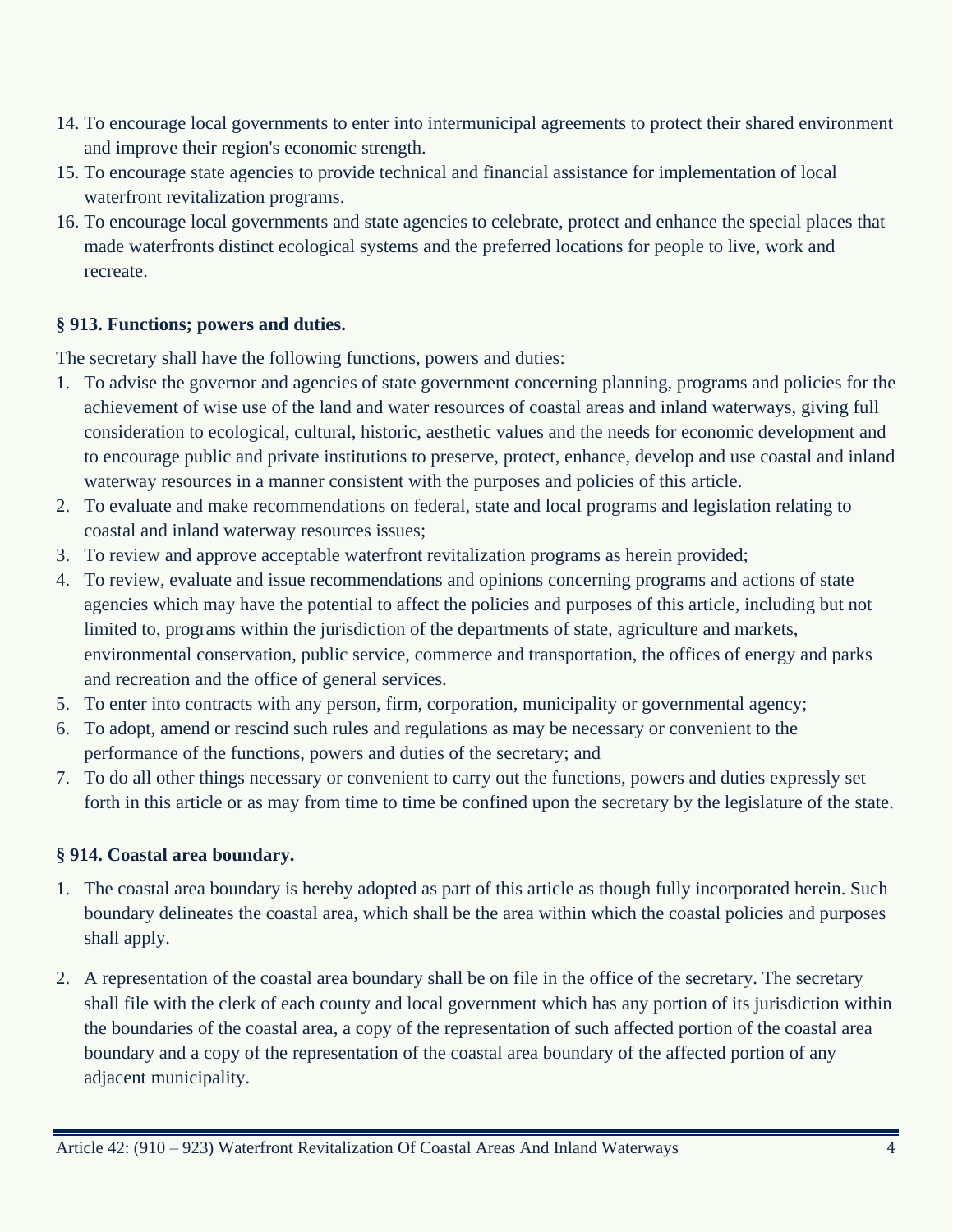The secretary shall provide a copy of the representation of the coastal area boundary to each state agency having jurisdiction over programs identified pursuant to this article. The secretary, on its own initiative or on petition submitted in such form or manner as the secretary may prescribe by rule or regulation, may amend the coastal area boundary to correct errors or make changes that are in furtherance of the policies and purposes of this article. All such changes shall be filed with the clerk of each county and local government affected thereby.

# **§ 915. Optional local government waterfront revitalization programs for coastal areas and inland waterways.**

- 1. It is the intention of this article to offer the fullest possible support by the state and its agencies to those local governments that desire to revitalize their waterfronts. Accordingly, any local government or two or more local governments acting jointly which has any portion of its jurisdiction contiguous to the state's coastal waters or inland waterways and which desires to participate may submit a waterfront revitalization program to the secretary as herein provided.
- 2. The secretary may provide technical and financial assistance as provided in sections nine hundred seventeen and nine hundred eighteen to any local government for the preparation of a waterfront revitalization program for the purposes of this article.
- 3. A local government or two or more local governments acting jointly which intends to submit a waterfront revitalization program for the purposes of this article is strongly encouraged to consult, during its preparation, with other entities that may be affected by its program, including local governments, county and regional agencies, appropriate port authorities, community based groups and state and federal agencies. On request by the local government, the secretary shall take appropriate action to facilitate such consultation.
- 4. The secretary shall prepare and distribute guidelines and regulations for local governments desiring to prepare, or cause to be prepared, a waterfront revitalization program (hereinafter referred to as the "program"). Such guidelines shall provide that the program will be consistent with the policies and purposes of this article generally and shall include, but not be limited to:
	- a. Boundaries of the waterfront area;
	- b. An inventory of natural and historic resources of the waterfront area to be protected;
	- c. A statement of the goals and objectives of the program;
	- d. Identification of the uses and projects, public and private, to be accommodated in the waterfront area;
	- e. Description of proposed means for long-term management and maintenance of waterfront development and activities including organizational structures and responsibilities and appropriate land use controls;
	- f. Description of necessary and appropriate state actions for successful implementation of the program; and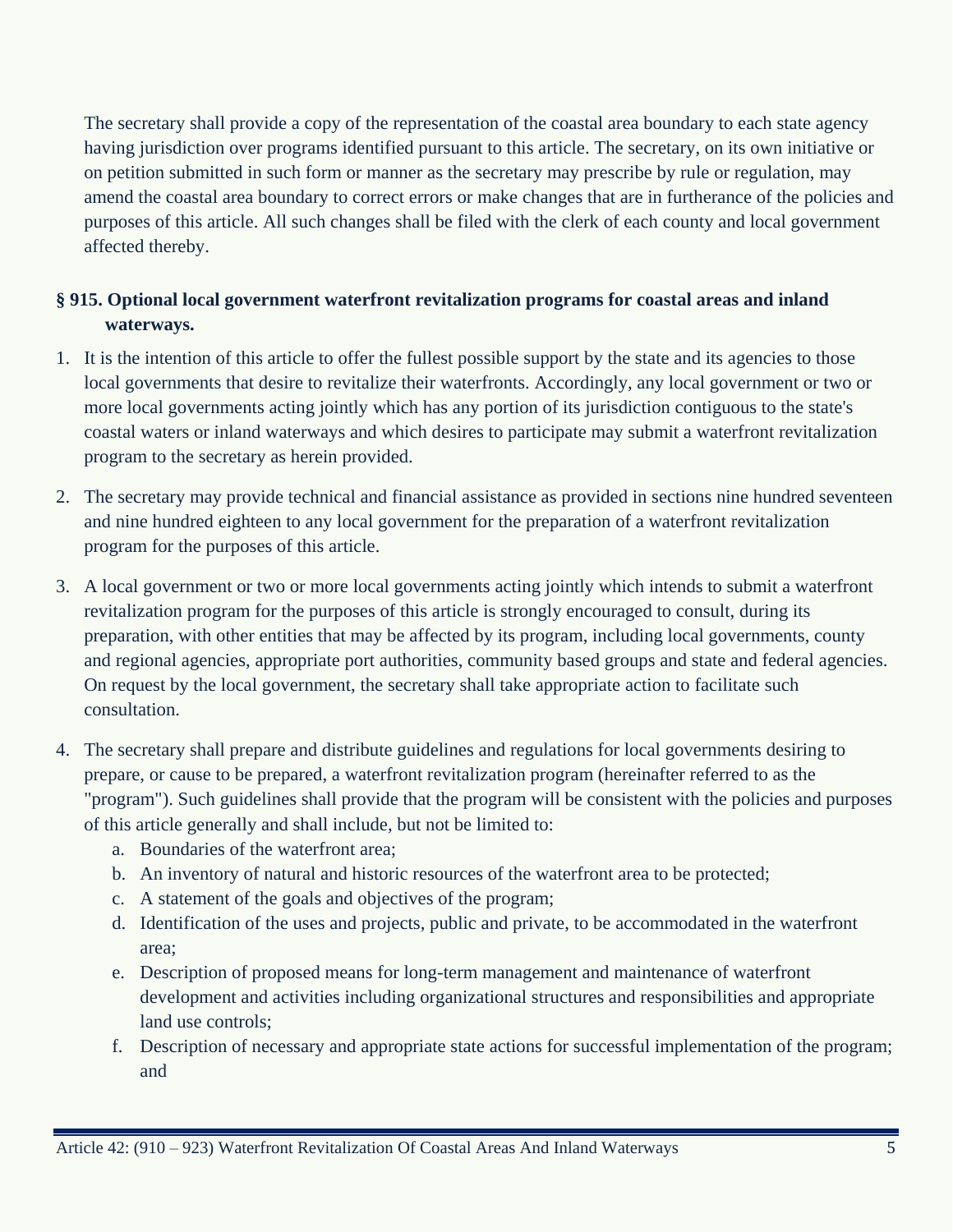- g. Specification of the adequate authority and capability of the local government to implement the program.
- 5. The secretary shall approve any local government waterfront revitalization program as eligible for the benefits set forth in section nine hundred sixteen of this article if he finds that such program will be consistent with coastal policies and will achieve the waterfront revitalization purposes of this article. In making such determination, the secretary shall find that the program incorporates each of the following to an extent commensurate with the particular circumstances of that local government:
	- a. The facilitation of appropriate industrial and commercial uses which require or can benefit substantially from a waterfront location, such as but not limited to waterborne transportation facilities and services, and support facilities for commercial fishing and aquaculture.
	- b. The increased use of and access to coastal waters and the waterfront for water-related activities such as boating, swimming, fishing, walking and picnicking.
	- c. The promotion and preservation of scenic, historic, cultural and natural resources as community amenities and tourist designations.
	- d. The strengthening of the economic position of the state's major ports and small harbors.
	- e. The redevelopment of deteriorated or formerly developed waterfronts through the re-use of existing infrastructure and building stock and the removal of deteriorated structures and unsightly conditions that have negative effects upon the waterfront area and adjacent neighborhoods, and appropriate new development.
	- f. The application of local aesthetic considerations in the design of new structures and the redevelopment of waterfront sites.
	- g. The protection of sensitive ecological areas, including but not limited to dunes, tidal and freshwater wetlands, fish and wildlife habitats, and the protective capability of coastal land features. Such protection will assure that land use or development will not affect such areas.
	- h. A statement identifying those elements of the program which can be implemented by the local government, unaided, and those that can only be implemented with the aid of other levels of government or other agencies. Such statement shall include those permit, license, certification or approval programs, grant, loan, subsidy or other funding assistance programs, facilities construction and planning programs which may affect the achievement of the waterfront revitalization program.
	- i. The establishment of a comprehensive harbor management plan and the means for its implementation.
- \*5a. Nothing herein shall preclude the secretary from approving a portion or component of a local waterfront revitalization program provided such portion or component constitutes a discrete and cohesive, yet comprehensive, treatment of the subject or subjects addressed, which may be related to environmental, social, regional growth management or economic considerations.

\* NB Effective upon approval by the secretary of commerce

6. Before approving any such waterfront revitalization program, or any amendments thereto, as eligible for the benefits of this article, the secretary shall consult with potentially affected state and federal agencies; the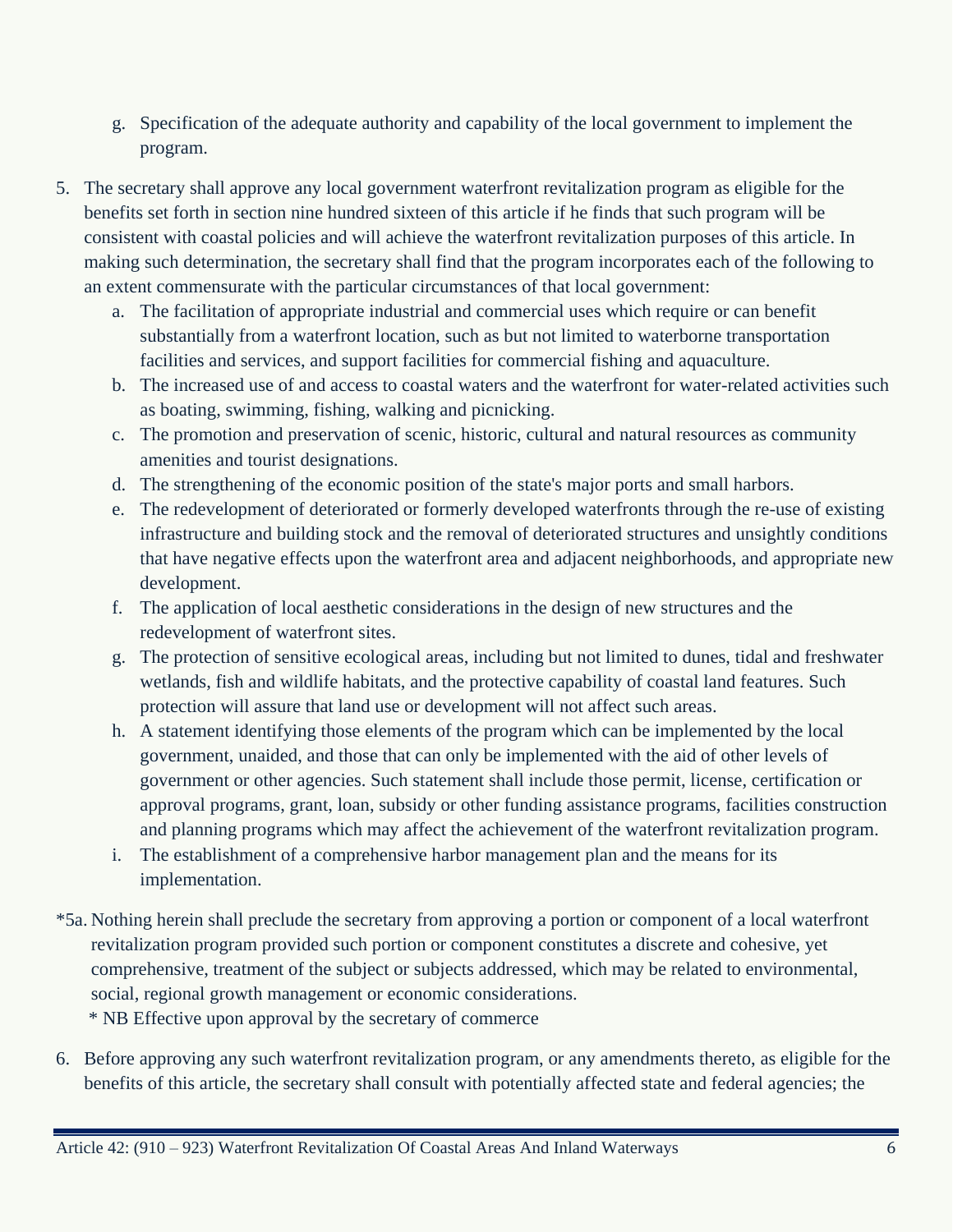secretary shall not approve any such program if he finds after such consultation that there is a conflict with any state or federal policies.

- 7. Where there is a conflict between a submitted waterfront revitalization program and any state or federal policy, at the request of the local government or the state or federal agency affected, the secretary shall attempt to reconcile and resolve the differences between the submitted program and such policies and shall meet with the local government and involved state and federal agencies to this end.
- 8. Subsequent to approval of the local program by the secretary, state agency actions shall be consistent to the maximum extent practicable with the local program. Provided, however, that nothing in this article shall be construed to authorize or require the issuance of any permit, license, certification, or other approval or the approval of any grant, loan or other funding assistance which is denied by the state agency having jurisdiction, pursuant to other provisions of law or which is conditioned by such agency pursuant to other provisions of law until such conditions are met.

Where implementation of an approved local program depends upon the availability of other than local funds and program actions, the secretary shall meet with the involved state and federal agencies to explore the possibility of programming of such assistance, including pre-permitting of sites for waterfront redevelopment, in a manner that would provide the maximum practicable assistance toward the implementation of the local program.

- 9. Before undertaking any action pursuant to any programs identified pursuant to paragraph (h) of subdivision five of section nine hundred fifteen of this article the affected state agency shall submit, through appropriate existing clearing house procedures including but not limited to the state environmental quality review law, information on the proposed action to local government. The local government shall identify potential conflicts and so notify the secretary. Upon notification of the conflict, the secretary will confer with the affected state agency and the local government to modify the proposed action to be consistent with the local plan.
- 10. Any local government which has had a waterfront revitalization program approved pursuant to this section may withdraw its program at any time by filing with the secretary a copy of a resolution of its legislative body providing for such withdrawal. Upon receipt of such resolution, the secretary shall immediately notify all affected state agencies.

# **§ 915-b. Water dependent uses.**

Notwithstanding any other provision of law, water dependent use activities as defined in subdivision eleven of section nine hundred eleven of this article, shall not be considered a private nuisance, provided such activities were commenced prior to the surrounding activities and have not been determined to be the cause of conditions dangerous to life or health as determined by the commissioner of health, the local health officer, or local board of health pursuant to sections thirteen hundred, thirteen hundred-a, thirteen hundred three and thirteen hundred four of the public health law and any disturbance to enjoyment of land has not materially increased.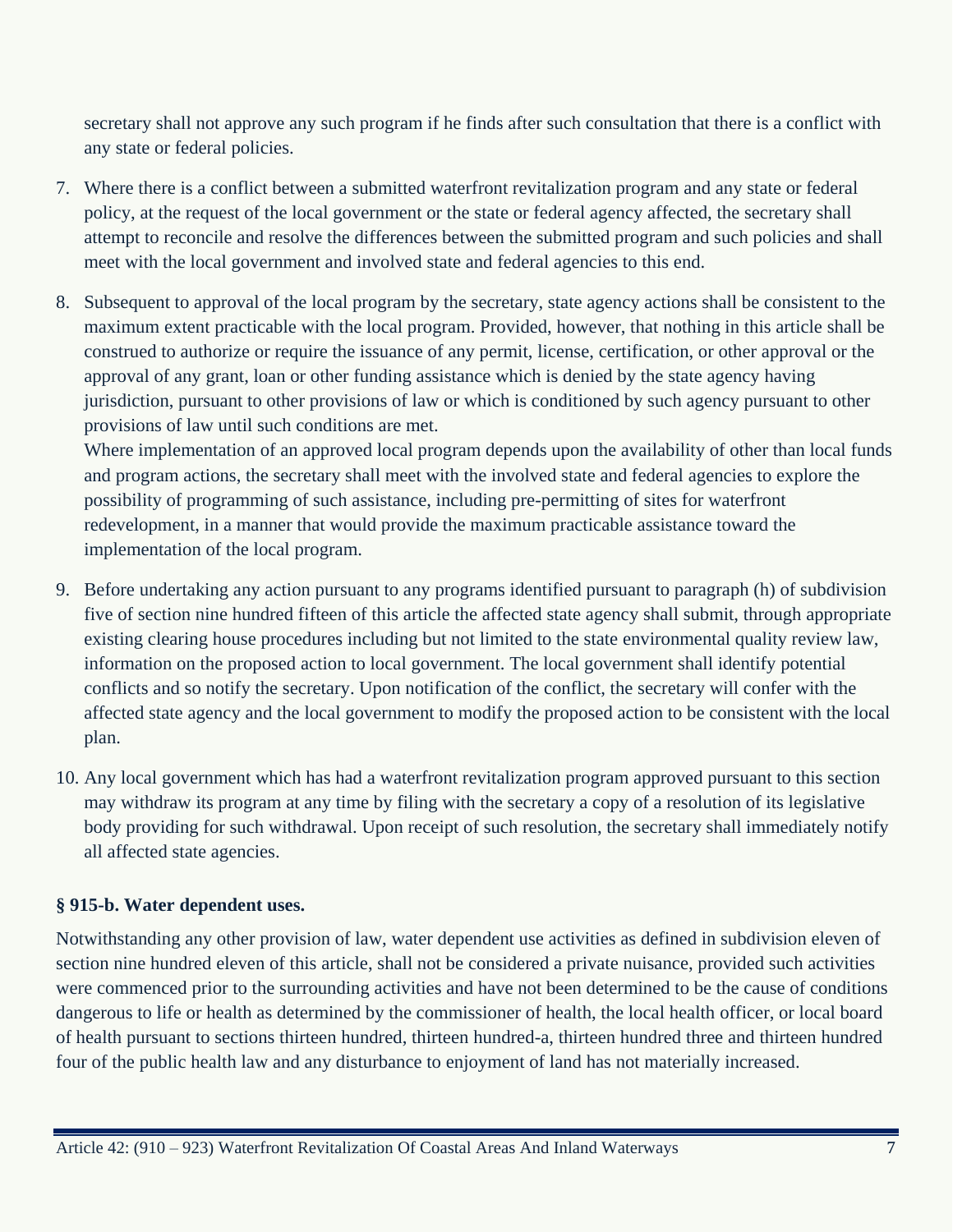#### **§ 916. Benefits of approved waterfront revitalization programs.**

In recognition of the state policy set forth in this article to encourage the revitalization of waterfront areas in a manner consistent with local objectives, the following benefits shall apply where a local government waterfront revitalization program has been approved pursuant to section nine hundred fifteen or section nine hundred fifteen-a of this article.

1. a. The secretary shall examine programs operated by state agencies which may have the potential to affect the policies and purposes of an approved waterfront revitalization program. Such examination shall include programs which involve issuance of permits, licenses, certifications and other forms of approval of land use or development, the provision of grants, loans and other funding assistance which leads to or influences land use or development, directly undertaken land use or development and planning activities. The secretary shall, within sixty days after approval of a waterfront revitalization program, identify actions under such state agency programs which are likely to affect the achievement of the policies and purposes of such approved program, and shall notify the affected state agency. The secretary may at any time identify additional actions and notify the affected state agencies thereof.

b. The state agency program actions so identified shall be undertaken in a manner which is consistent to the maximum extent practicable with the approved waterfront revitalization program. Reviews by state agencies of proposed actions to determine consistency with approved waterfront revitalization programs shall be coordinated with and made a part of other agency procedures, including reviews conducted under the state environmental quality review act as provided in article eight of the environmental conservation law.

- 2. The office of business permits shall conduct continuing studies of means of expediting development called for in approved programs. The secretary shall assist the office of business permits in the conduct of such studies, which should address the consolidation, simplification, expediting or otherwise improving permit procedures which may affect development called for in such areas taking into account the state policy set forth in this article to provide consistency of program actions at all levels of government for such areas.
- 3. The secretary shall consult and work with state agencies, including, but not limited to, the urban development corporation, the job development authority, the environmental facilities corporation, the office of parks, recreation and historic preservation and the departments of economic development and transportation, to seek to identify additional means of effectuating approved waterfront revitalization programs. The secretary shall make recommendations to local, state and federal agencies and the legislature, as appropriate.

# **§ 917. Technical assistance.**

The secretary shall encourage and assist local governments in the preparation of waterfront revitalization programs and in the administration and implementation of approved programs. Such assistance shall be provided on request by the local government and shall include, as may be deemed appropriate by the secretary, the provision of maps, data, criteria, model implementation provisions, and technical counsel and advice.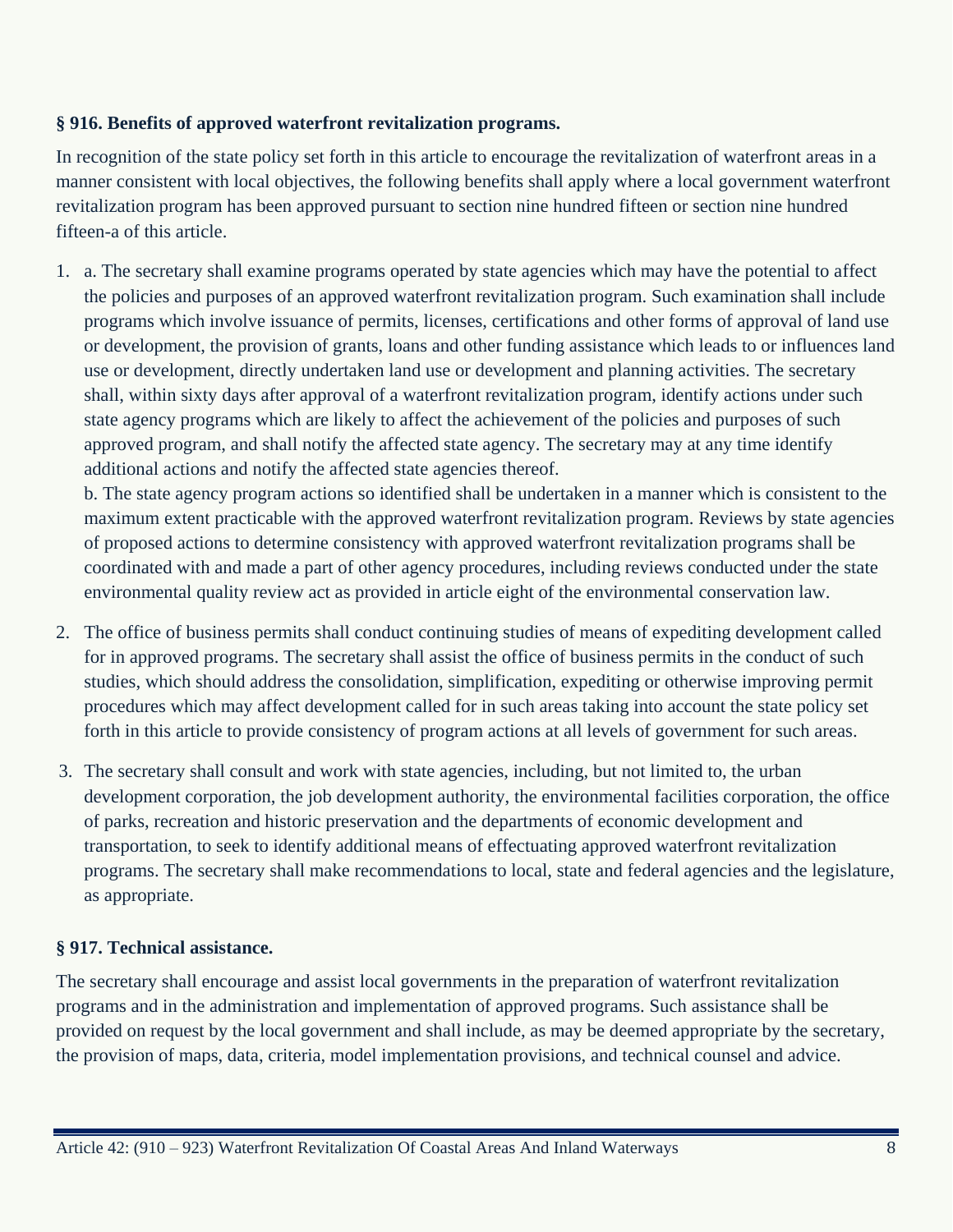In addition, the secretary shall facilitate consultation and coordination among local, county, regional, state and federal agencies and community based groups in connection with the preparation and administration of approved waterfront revitalization programs, and to facilitate the development of projects called for by approved programs.

#### **§ 918. Financial assistance.**

- 1. The secretary may enter into a contract or contracts for grants to be made, within the limits of appropriations therefor, for the following:
	- a. To any local governments, or to two or more local governments, for projects approved by the secretary which lead to preparation of a waterfront revitalization program; provided, however, that such grants shall not exceed fifty percent of the approved cost of such projects;
	- b. To any local government or local government agency for research, design, and other activities which serve to facilitate construction projects provided for in an approved waterfront revitalization program; provided, however, that such grants shall not exceed ten percent of the estimated cost of such construction project.
- 2. Funds available for the purposes of this section shall be allocated in a fair and equitable manner; such allocation shall reflect the initiative shown by local governments in preparing waterfront revitalization programs and in carrying them out.

#### **§ 919. Coordination of state actions and programs.**

- 1. Actions directly undertaken by state agencies within the coastal area including grants, loans or other funding assistance, land use and development, or planning, and land transactions shall be consistent with the coastal area policies of this article. Provided, however, that nothing in this article shall be construed to authorize or require the issuance of any permit, license, certification, or other approval or the approval of any grant, loan or other funding assistance which is denied by the state agency having jurisdiction, pursuant to other provisions of law or which is conditioned by such agency pursuant to other provisions of law until such conditions are met.
- 2. The secretary shall review actions proposed by state agencies which may affect the achievement of the policies of this article and shall make recommendations to such agencies with respect to achievement of such policies.
- 3. The commissioner of environmental conservation shall amend the regulations promulgated pursuant to article eight of the environmental conservation law as necessary and appropriate to assure adequate consideration of impacts on the use and conservation of coastal resources.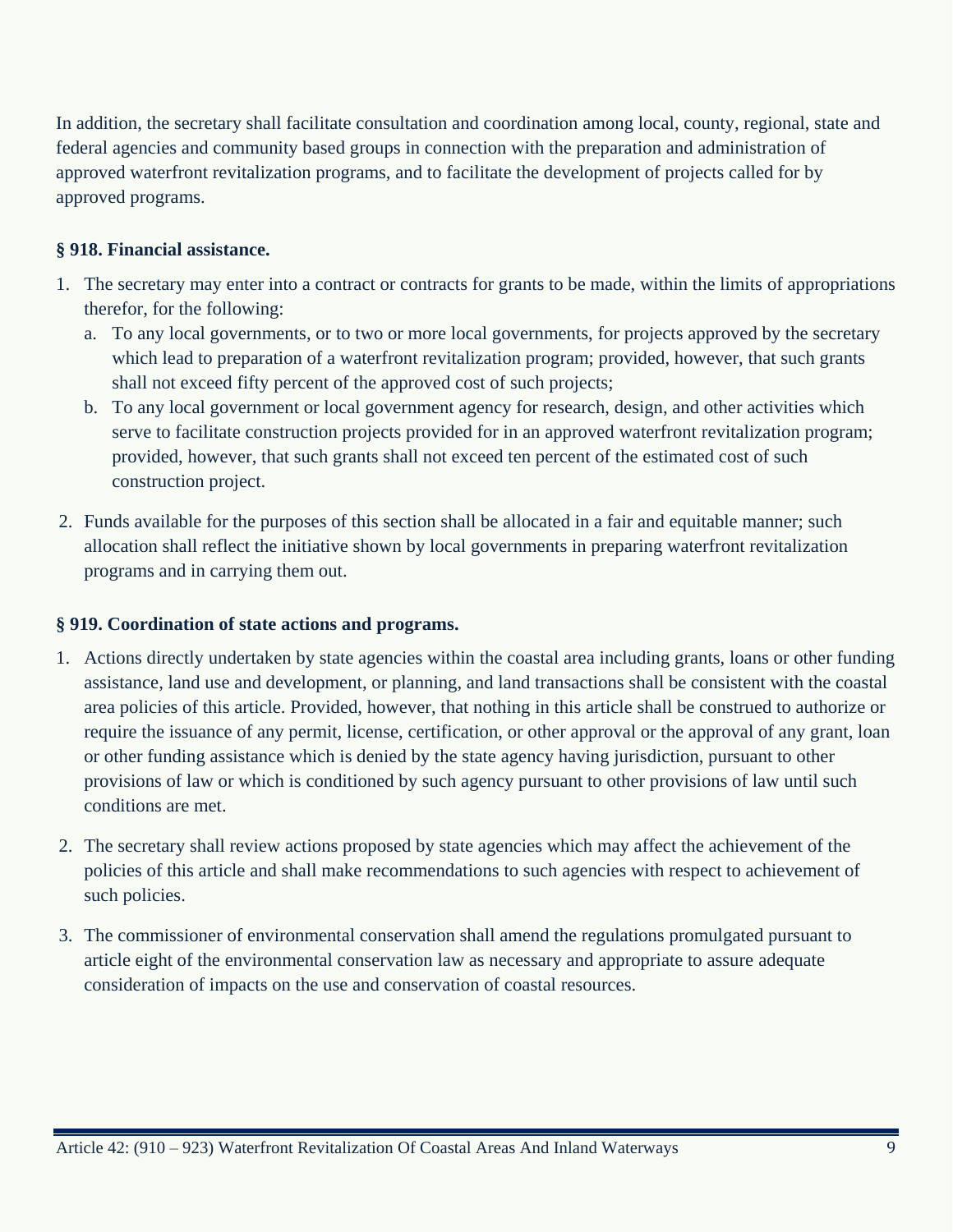#### **§ 920. Data collection and inventory.**

- 1. The secretary shall maintain a resource inventory of information collected pursuant to coastal and inland waterways program planning including significant natural areas, historic sites, agricultural lands and water dependent use areas.
- 2. The secretary may collect additional information to supplement the inventory and may delegate the preparation of such information to appropriate state and local agencies.
- 3. The secretary shall make this inventory available to state agencies, local governments and the public for planning purposes.

#### **§ 921. Amendment of coastal zone management program.**

- 1. The secretary shall amend this state's coastal zone management program submitted to the United States secretary of commerce pursuant to section fourteen hundred fifty-five of the coastal zone management act (16 USC §§ 1451 et seq.), to incorporate the requirements of this section and the findings and purposes specified in title sixteen of article fifteen of the environmental conservation law and shall formally submit the proposed amendments to the United States secretary of commerce.
- 2. After approval by the United States secretary of commerce of the amendments submitted pursuant to subdivision one of this section, the secretary shall, under section nine hundred nineteen of this article, consider the requirements, findings and purposes specified under subdivision one of this section, if applicable, when reviewing actions proposed by state agencies which may affect the achievement of the policies of this article, and make recommendations to such agencies with respect to achievement thereof.

#### **§ 922. Comprehensive harbor management plans.**

- 1. In order to implement a comprehensive harbor management plan the local legislative body of a city, town or village may adopt, amend and enforce local laws or ordinances, not inconsistent with the laws of this state or the United States, to regulate the construction, size and location of wharves, docks, moorings, piers, jetties, platforms, breakwaters or other structures, temporary or permanent, in, on or above waters and the use of surface waters and underwater lands within a city, town or village or bounding a city, town or village to a distance of fifteen hundred feet from the shore. Such local laws or ordinances may provide for the imposition of fees for reasonable expenses incurred by the city, town or village in carrying out this regulatory authority.
- 2. No 1oca1 1aw or ordinance adopted pursuant to the powers granted by this section shall take effect until it shall have been submitted to and approved in writing by the secretary of state, nor shall such loca1 law or ordinance affect projects and facilities undertaken or constructed by public authorities for which a statutory exemption has been provided or public authorities formed by compact with another state or any subsidiary thereof formed pursuant to bi-state legislation. The secretary of state shall not approve any local law or ordinance without first consulting with the commissioner of general services and other interested state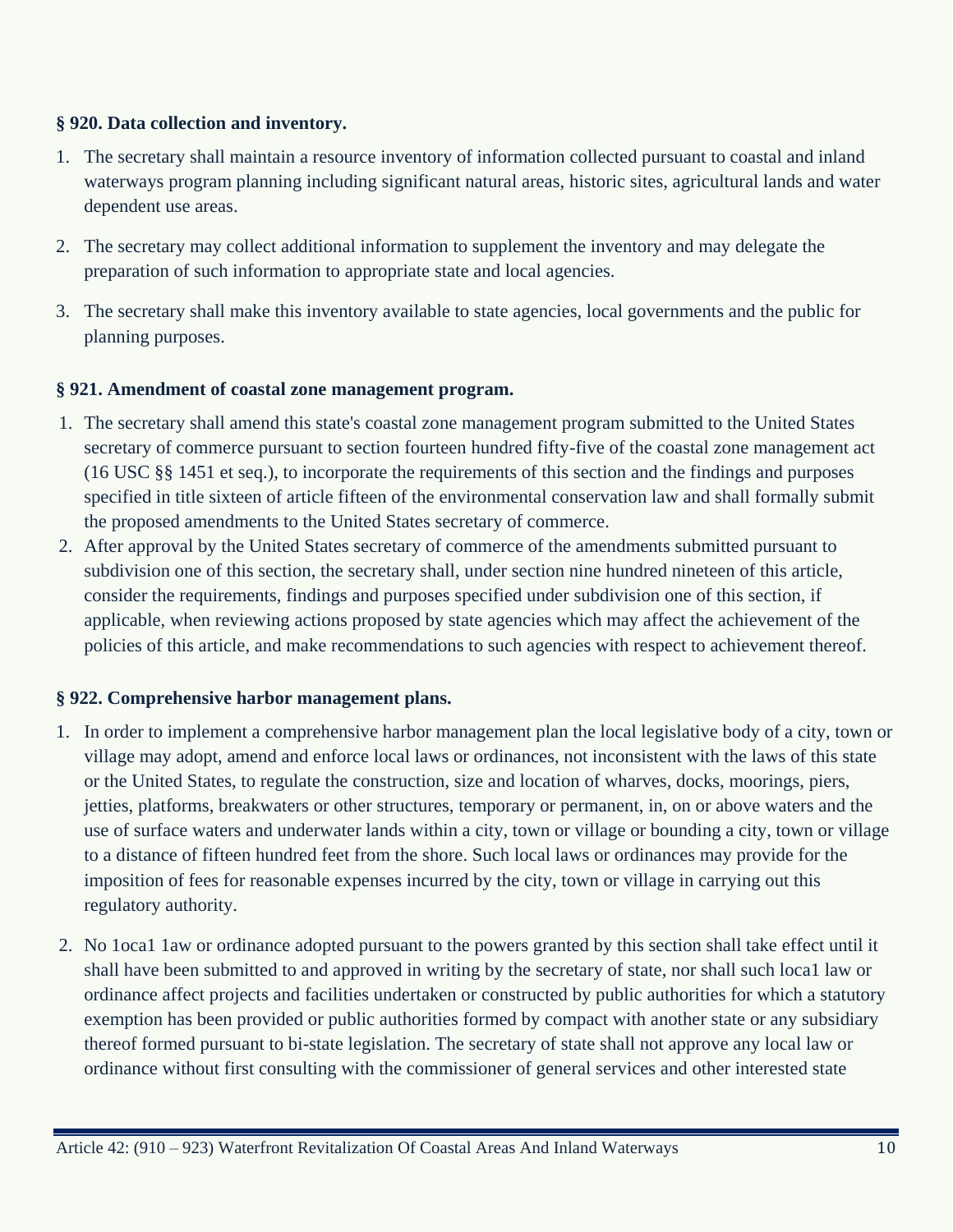agencies administering state-owned lands underwater, nor shall the secretary approve any local law or ordinance not in accordance with any comprehensive harbor management plan adopted as part of a local waterfront revitalization program by the local legislative body of the city, town or village and approved by the secretary pursuant to this article.

3. (a) Municipalities on lakes, other than those lakes identified in subdivision four of section nine hundred eleven of this article, may, pursuant to this section, develop cooperative lakewide local waterfront revitalization programs and harbor management plans.

(b) Where no local waterfront revitalization program and harbor management plan exists which has been cooperatively prepared by all of the municipalities which border the shores of such a lake, no local law or ordinance adopted by one such municipality pursuant to a harbor management plan shall be approved without a finding by the secretary of state that the local law or ordinance is consistent as well with the management of the lake by, and interests of, the lake residents and its municipalities as a whole. (c) Where an organization or entity has been created by statute to provide lakewide planning or regulation, such local laws or ordinances shall be consistent with the plans developed by such organization or entity pursuant to the procedures required in such statute.

- 4. No provision of this chapter shall be deemed to diminish the authority of any city, town or village pertaining to the regulation of harbors, surface waters and underwater lands granted by any other law, charter, patent or other instrument. Nor shall it be read to authorize local harbor management plans displacing conforming water-dependent businesses in existence on the effective date of this section.
- 5. Any conveyances of interests pursuant to subdivision seven of section seventy-five of the public lands law and any permits issued pursuant to subdivision one of section 15-0503 of the environmental conservation law shall be consistent, insofar as possible, with approved comprehensive harbor management plans adopted pursuant to this section.

# **§ 923. Long Island Sound coastal advisory commission.**

1. Definitions. As used in this section, the following words and terms shall have the following meanings unless the context indicates another or different meanings or intent:

(a) "Long Island Sound coastal management program" or "program" shall mean that regional program prepared by the department pursuant to the recommendation of the governor's task force on coastal resources.

(b) "Long Island Sound coastal advisory commission" or "commission" shall mean that commission created pursuant to subdivision two of this section.

- 2. Long Island Sound coastal advisory commission.
	- (a) The Long Island Sound coastal advisory commission is hereby created in the department. The commission shall consist of seventeen members. The legislature shall appoint six members, all of whom must be local government officials, two of whom shall reside in Westchester county, two of whom shall reside in Nassau county and two of whom shall reside in Suffolk county.